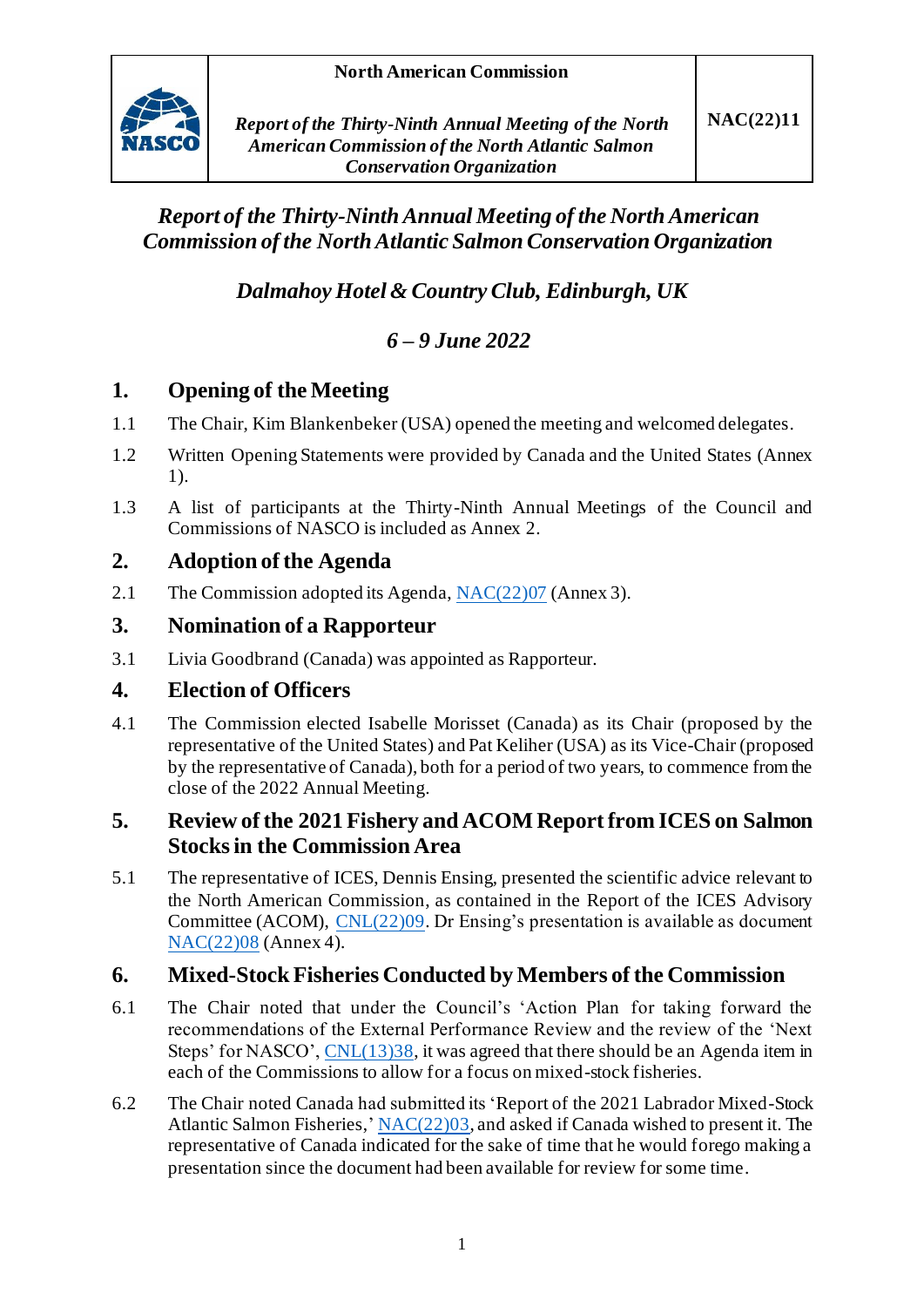6.3 The representative of the United States thanked Canada for its report. In response to a question from the United States regarding the identification of three U.S.-origin fish in the Labrador fishery, the representative of Canada indicated that further measures to limit interception of U.S.-origin fish were being discussed on the ground in Labrador between fisheries managers and fishers and will be known before the 2022 season in Labrador. Proposed mitigations included gear changes and changing net locations which are known to host U.S.-origin fish. The representative of the United States asked Canada to provide future updates to the United States on these efforts and Canada indicated that it would do so.

### **7. Sampling in the Labrador Fishery**

- 7.1 The Chair recalled that information on the sampling programme had been provided in both the ICES report[, CNL\(22\)09](https://nasco.int/wp-content/uploads/2022/05/CNL2209_ICES-Advice.pdf), and the 'Report of the 2021 Labrador Mixed-Stock Atlantic Salmon Fisheries,' [NAC\(22\)03.](https://nasco.int/wp-content/uploads/2022/05/NAC2203_Labrador-Subsistence-Food-Fisheries-%E2%80%93-Mixed-Stock-Fisheries-Context.pdf) She opened the floor for questions and comments.
- 7.2 The Commission agreed that, in future, Agenda items six and seven would be consolidated into one item given how closely related they are.
- 7.3 In response to a question, a representative of Canada, Martha Robertson, provided clarification that 'reporting rate' was calculated as the proportion of the tags reported in fisher's catch logs relative to the total number of tags allocated to the fishery. This year, the tag reporting rate was 67 %. The reported catch was adjusted to reflect the total catch of all tags allocated. The representative of the United States thanked Canada for clarifying how the reporting rate was calculated and looked forward to Canada's continued efforts to improve its reporting rate.
- 7.4 The representative of the United States noted appreciation for Canada's continued efforts to implement the Labrador sampling programme and for Canada's efforts to expand it in time and space to better detect rare-event, non-local stocks. In response to a question posed by the United States, Canada stated that it would continue its effort to achieve 10 % sampling effort of the Labrador fishery into the future.
- 7.5 The representative of the NGOs thanked Canada for its report and congratulated its efforts to increase monitoring of the Labrador fishery. He noted that the report is normally peer-reviewed through the ICES process but that has not happened this year. The representative of the NGOs requested that in the future the location of harvest of non-Labrador-origin Canadian salmon be shown on a map, similar to that which has been shown for U.S.-origin salmon.
- 7.6 A representative from ICES confirmed that data was provided to ICES in 2021, but that the analysis had not been conducted. This work would be undertaken and provided to the Commission in the next ICES report.

#### **8. The St Pierre and Miquelon Salmon Fishery**

8.1 The Chair reminded the Commission that in 2021, the Council agreed to write to France (in respect of St Pierre and Miquelon) to invite them to join NASCO. The letter emphasised how NASCO's Implementation Plan process would enable France (in respect of St Pierre and Miquelon) to highlight their positive actions for salmon management. France (in respect of St Pierre and Miquelon) [replied on 22 April 2022](https://nasco.int/wp-content/uploads/2022/05/Response-from-the-French-Minister-of-the-Sea-to-the-President-of-NASCO-1.pdf) stating, among other things that:

*'France has, therefore, decided to strengthen the framework around the fishery*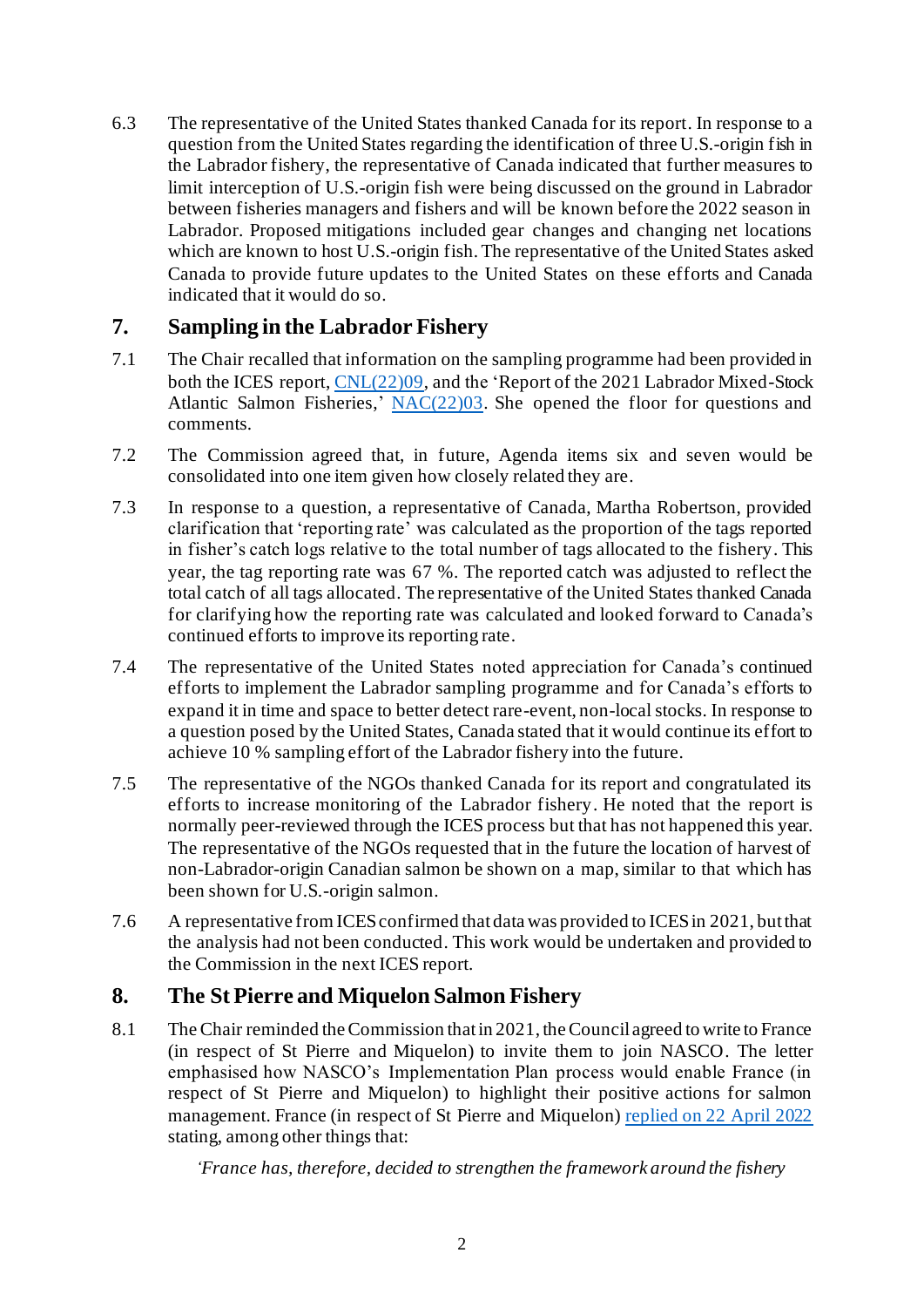*at St Pierre and Miquelon, shortening the fishing season to 1 May – 21 July and capping the number of recreational licenses issued at 80 in 2021… France therefore wishes to retain its status as observer to NASCO.'*

- 8.2 The Chair thanked France (in respect of St Pierre and Miquelon) for providing the report on the Management and Sampling of the St Pierre and Miquelon Salmon Fishery, [CNL\(22\)20rev.](https://nasco.int/wp-content/uploads/2022/05/CNL2220rev_Report-on-the-2021-Salmon-Fishery-at-St-Pierre-and-Miquelon.pdf) She noted that the representative of France (in respect of St Pierre and Miquelon) had presented the report to Council and she opened the floor for questions and comments.
- 8.3 The representative of Canada thanked France (in respect of St Pierre and Miquelon) for its report and for its continued collaboration with NASCO. He noted that while the number of licences allocated to professional harvesters decreased in 2021, the total catch had increased. The representative of France (in respect of St Pierre and Miquelon) indicated that this was a local strategy. She indicated that more salmon was needed for food security purposes given recent experience with the pandemic and the challenges associated with depending on imports.
- 8.4 The representative of the United States thanked France (in respect of St Pierre and Miquelon) for its report and asked if there had been progress in replacing the gill net fishery with rod fishing. The representative of France (in respect of St Pierre and Miquelon) indicated that there had been delays in their pilot project as a result of Covid-19. The representative of France (in respect of St Pierre and Miquelon) indicated that it would continue to work with fishermen to trial this technique.
- 8.5 In response to a question posed by Canada, the representative of France (in respect of St Pierre and Miquelon) indicated that the 2021 sampling data had been provided to ICES and could be provided to NASCO, if requested. Those data indicated that 51 samples were collected in 2021, which was less than in the previous year, likely due to the impacts of Covid-19. Information on the results of the 2021 sampling programme is included in document NAC(22)10 (Annex 5). After reviewing this information, the representative of the United States asked if there would be an increase in the sampling effort in 2022, given that the level of sampling was low. The representative of France (in respect of St Pierre and Miquelon) reminded the United States that 2021 sampling effort was low due to Covid-19, and that this was a voluntary programme that required participation of fishers. The representative of France (in respect of St Pierre and Miquelon) indicated that the 2022 sampling programme was currently underway and anticipated that the number of samples would increase in 2022.
- 8.6 The representative of Canada expressed concern over the lack of an upper catch limit for recreational fishers in St Pierre and Miquelon. The representative of France (in respect of St Pierre and Miquelon) indicated that it would consider imposing catch limits to its recreational fishery, and noted the challenge and time required to shift the behaviour of fishers. The representative of France (in respect of St Pierre and Miquelon) stated a commitment to enforcing fisheries regulations and, upon request of the Chair, clarified that a full suite of measures was in place to enforce fisheries regulations, including fines and loss of licence.

#### **9. Salmonid Introductions and Transfers**

9.1 The Chair recalled the 2010 decision that the members of the Commission would provide focused annual reports on issues of mutual concern, including salmonid disease incidences, breaches of containment, introductions from outside the Commission area and transgenics (see  $NAC(10)6$ ). She stated her understanding that, prior to the Annual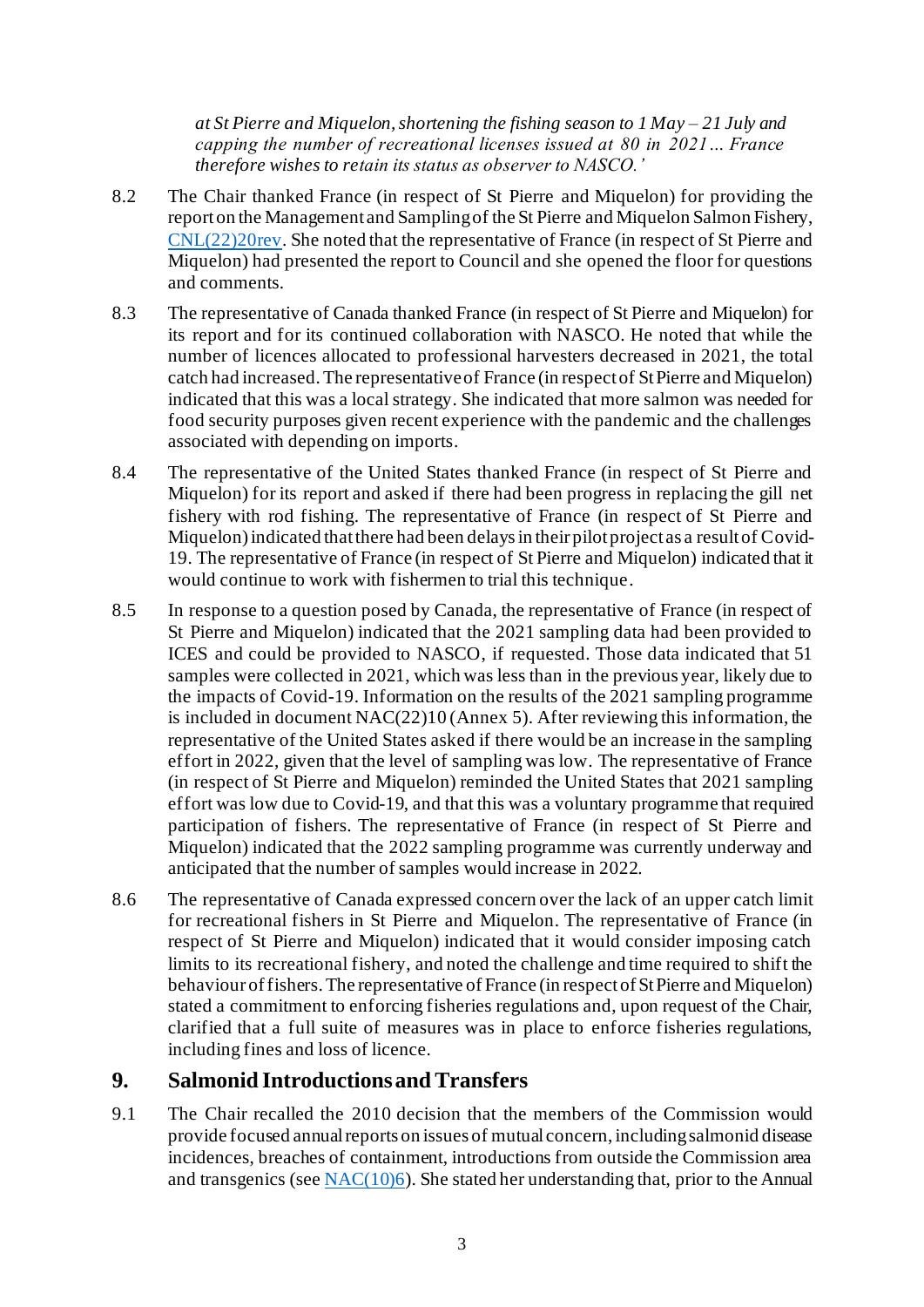Meeting, Canada and the United States shared draft Annual Reports for initial review and had exchanged questions on relevant issues, which were also discussed at an informal bilateral meeting. She noted that both Canada [\(NAC\(22\)04rev](https://nasco.int/wp-content/uploads/2022/05/NAC2204rev_Annual-Report-Tabled-by-Canada.pdf)) and the United States ( $NAC(22)06$ ) had tabled annual reports, which included as an annex the questions and answers considered inter-sessionally.

- 9.2 The Chair opened the floor for any additional discussion.
- 9.3 The representative of the United States asked the following question: Regarding Canada's Infectious Salmon Anaemia (ISA) monitoring at aquaculture facilities, is sampling conducted lethally? If a positive result is detected, what is the procedure regarding other salmon within the same facility?
- 9.4 Canada responded in writing as follows:

*In the Province of Newfoundland and Labrador (NL), each site is sampled on a monthly and quarterly basis, but may also be targeted for more active sampling. Lethal sampling is completed on five moribund fish at each sampling event. If there is a detection the site is immediately quarantined and a number of protocols enacted. Depending on further testing the site may be depopulated, equipment removed, and fallowed.* 

*In the Province of Nova Scotia (NS), the following applies in terms of Infectious Salmon Anaemia virus (ISAv) surveillance:*

- There is a described minimum number of three mandatory veterinary site visits and *sampling/testing that must occur within a calendar year and a minimum number of samples/testing that occurs during each visit. The number of fish sampled and tested during each visit is based on a Risk Based Sample Size, Using a Stochastic Analysis (RBSA) Epitool program. The RBSA is an Epitool used to calculate the sample size required to demonstrate freedom from disease. The analysis incorporates disease prevalence, moribund sampling, diagnostic sensitivity and specificity, and historical surveillance data from the population being examined.*
- *One of these three mandatory visits will be carried out by a Provincial Aquatic Animal veterinarian from the Nova Scotia Department of Fisheries and Aquaculture (NSDFA), while the other two may be carried out by a private designated veterinarian that the facility identifies. These samples are lethally sampled, and virus culture would be completed on all samples, and ISAv is one of many of the viruses the cell lines would screen for.*

*A sample size of 20 individual moribund animals is the goal for testing. If 20 ideal samples (moribunds) cannot be collected, a minimum of 5 fish must be collected during a fish health surveillance visit. Sample priority will be given to moribund fish samples. If moribund fish or fresh dead samples are not suitable for collection, then 5 healthy fish must be collected for necropsy analysis and testing. Sample collection should be done in such a way to be representative of the whole aquaculture site. This would include multiple samples (if possible) from as many holding units as are present at the marine aquaculture site. The veterinarian must perform a necropsy on all fish collected, recording all gross pathological findings. While it is the case that the sampling is lethal, in this instance, it is the use of kidney samples sent for ISAv screening, through a polymerase chain reaction (RT-PCR) test for all moribund samples collected.* 

*In the Province of New Brunswick (NB), site visits are generally conducted in conjunction with routine mortality dives. Samples are selected from the mortalities that are retrieved during the mort dive. Moribund or fresh dead fish are considered to be*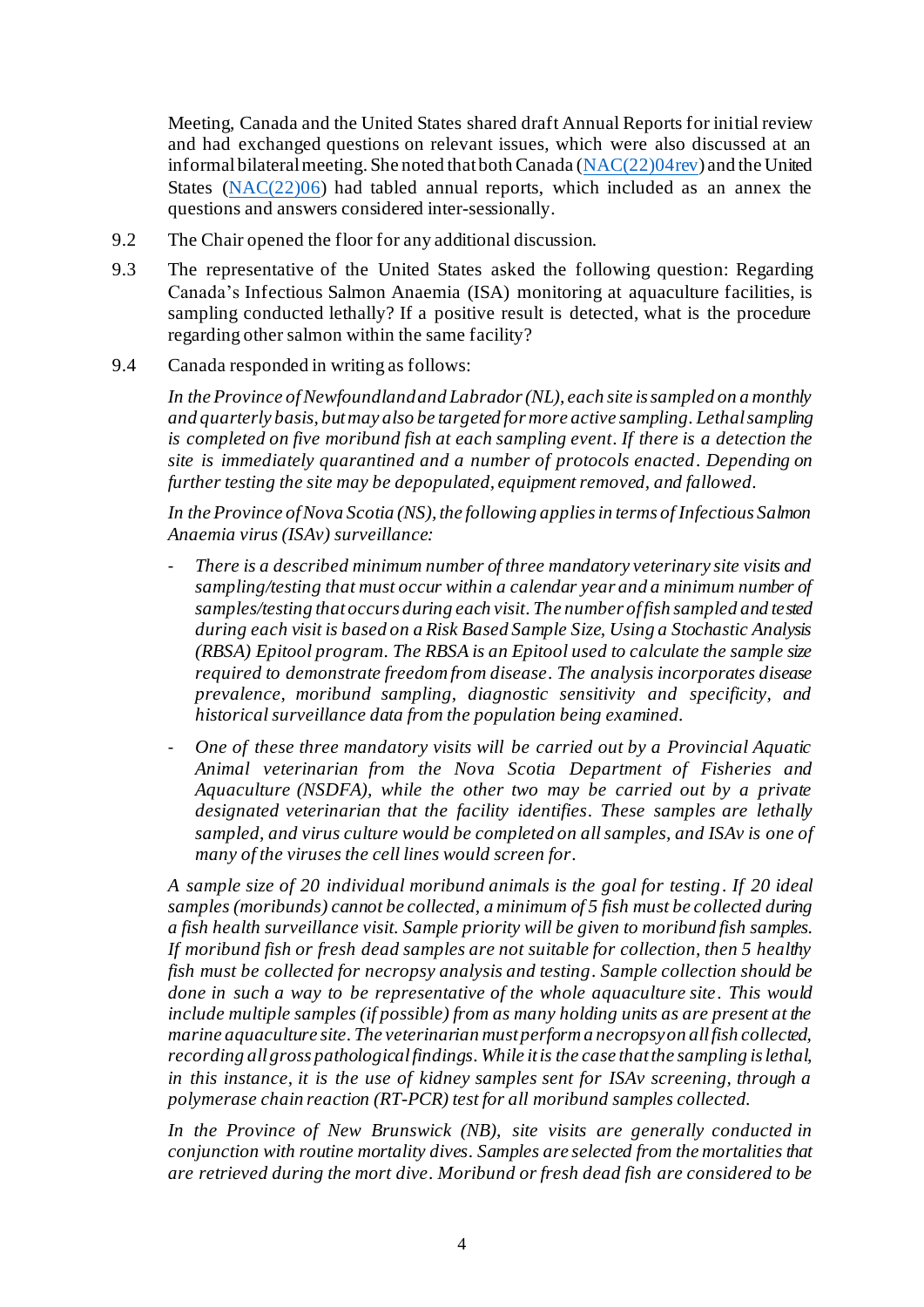*appropriate samples. At each surveillance site visit, a minimum of five and a maximum of twenty fish should be collected. If the minimum of five fish samples cannot be obtained, additional sampling may be required at the request of the Provincial Aquaculture Veterinarian (NBPAV). The Designated Aquaculture Veterinarian (DAV) or their designate must conduct a gross post mortem examination on each fish and prepare samples for laboratory submission in an aseptic manner as outlined below. When sampling from a suspect or positive site, a veterinarian should, if possible perform the post-mortem exam.*

In most circumstances, the first occurrence of a positive RT-PCR on a site will result *in at least one of the positive RT-PCRs being tested for strain type. Subsequent positive results in other cages on the same site will also be tested for strain type, at a minimum of 1 per cage. Additional strain typing would be done at the discretion of the NBPAV.*

*In the event of a positive ISAv detection, the laboratory will directly notify both the NBPAV and the CFIA, as per federal protocol related to the detection of a federally reportable disease. The NBPAV will report the details of the positive sample to the CFIA and all DAVs operating in the NB Bay of Fundy. The NBPAV may order strain typing of the sample if deemed necessary. Once the strain typing results are received by the Provincial Department of Agriculture, Aquaculture, and Fisheries (NBAAF) they are reported to DAVs and the United States Department of Agriculture (USDA) and State of Maine officials. NBDAAF, the USDA and all NBDAVs exchange weekly ISAv reports and positive detection notifications. The NBAAF positive detection notifications are also sent to State of Maine officials. A communications protocol has been developed and agreed to by the USDA, the Province of New Brunswick and companies operating in the New Brunswick and Maine sides of the Bay of Fundy to share all ISA surveillance test results, as they are operating in shared waters within close proximity to one another, and it is in the best interest of all parties to be informed of any possible disease situations.*

*As per Section 25 of the Aquaculture Act, the licence holder must submit by email, to the NBDAAF Registrar of Aquaculture the "Monthly Fish Health Assessment" report within seven days of the beginning of each month for the prior month. The NBPAV will review the reports. The license holder must report to the NBPAV the presence of ISA or ISAv.*

- 9.5 The representative of the United States expressed concern over the stocking of triploid salmon, recently approved in Placentia Bay, Newfoundland, noting, in particular, that they may be at higher risk of contracting and spreading ISA. She asked for further information on any measures that were being or could be taken by Canada to minimise this risk. Canada noted that its response to the second NGO question below partially addressed this question.
- 9.6 The representative of the NGOs asked Canada a number of questions. The questions and responses are as follows:
- 9.7 Question 1. As per Canada's report to the NAC, Canada has now approved, in violation of Williamsburg Resolution Article 5, the importation of  $\sim$ 33,000 reproductively viable European salmon for use in Grieg's Placentia Bay salmon farming operation. With Canada accepting a triploidy rate as low as 95%, many hundreds of thousands more reproductively viable European salmon will end up in sea cages in Placentia Bay over the life of the project. The MoU between Canada and Newfoundland for aquaculture development prohibits the province of Newfoundland from making any regulations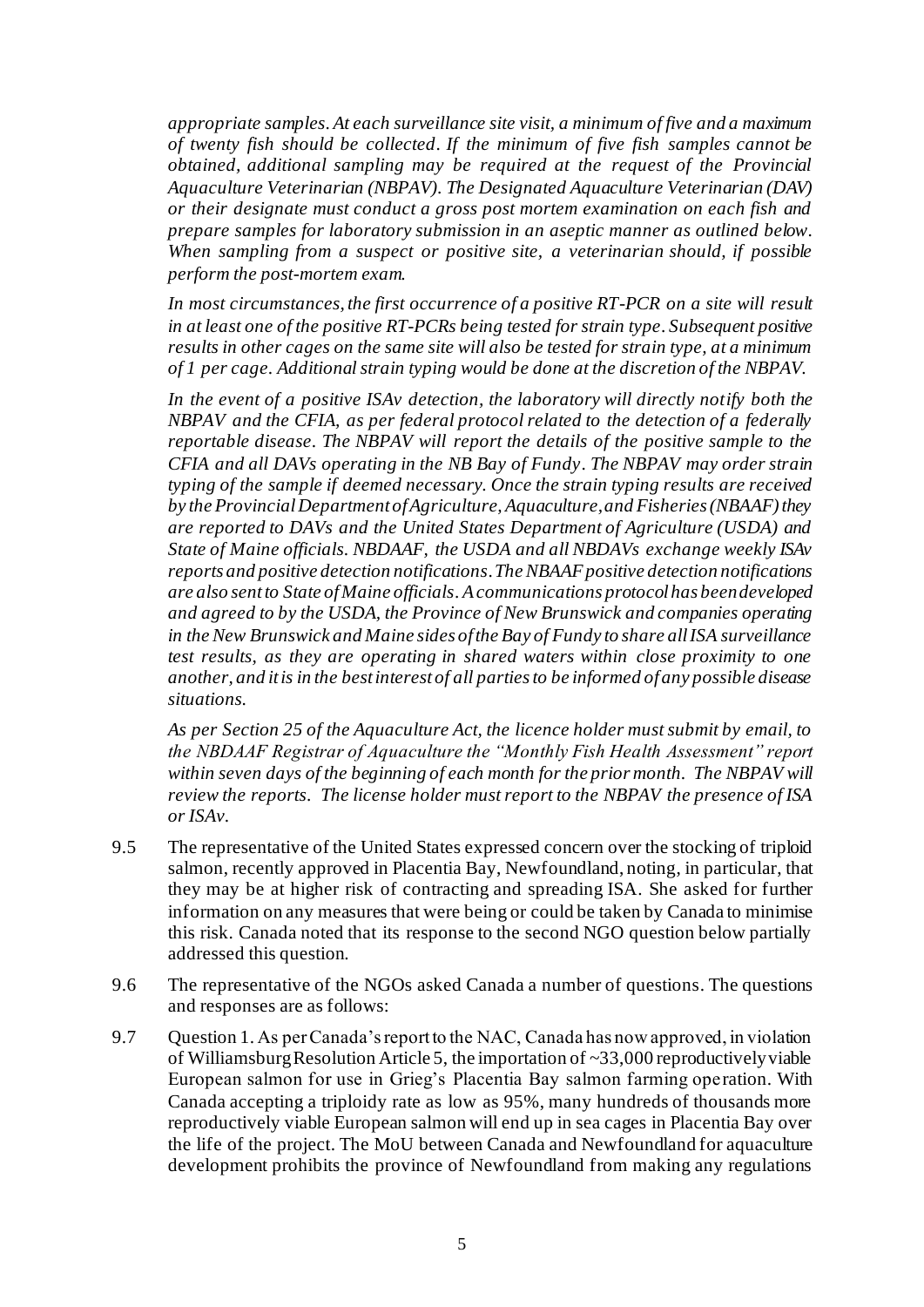protecting wild fish or fisheries. What steps has Canada taken and / or will take to prevent these European salmon from damaging Threatened wild Atlantic salmon populations in Placentia Bay?

- 9.8 *Canada's response: As noted previously, a risk assessment was completed prior to authorizing the import of all female, triploid eggs into Canada. A recent science advisory process conducted by the Canadian Science Advisory Secretariat (CSAS) clearly states that, considering the existing management and regulatory measures in place, there is no genetic risk to wild Atlantic Salmon if triploidy is equal to or greater than 95%. Canada and the Province have established a sampling protocol whereby the company provides third party triploidy test results for review prior to authorizing the transfer of smolt to marine sites in Placentia Bay. There has only been one transfer to marine sites to date and the triploidy results were 99.4.*
- 9.9 Question 2. Canada's report to the NAC indicates that the first batch of Grieg's juvenile salmon had to be destroyed because ISA was detected in a sample of parr. Those juveniles were contained in a biosecure land-based freshwater facility using aquifer water, so the ISA could not have been picked up from the environment. This suggests the ISA came in with the eggs from Europe. What has Canada done to investigate the source of ISA in those fish and to ensure that no further infected fish are imported or put into sea cages?
- 9.10 *Canada's response: Atlantic salmon are listed on the Canadian Food Inspection Agency's (CFIA) list of Susceptible species of aquatic animals that require a permit and zoosanitary certification when imported into Canada for aquaculture purposes. If there is a detection of a regulated disease associated with imported animals, the CFIA will conduct an investigation to confirm the detection and, if confirmed, will follow-up with the country of export to advise on the finding. There can be a range of disease response actions that can be undertaken depending on the specific disease detected (foreign animal versus enzootic disease), and the health status of the zone of destination within Canada.*
- 9.11 Question 3. In response to the United States' acknowledgement that aquaculture escape events of less than 50 fish are not considered reportable events, the representative of Canada asked the United States if 'any consideration has been given to lowering the thresholds of a 'reportable escape' to ensure regulators are aware of even less significant escape events and help better address potential causes?'The NGOs note that the Canadian province of New Brunswick also does not require suspected escapes of less than 50 fish to be reported. Therefore, in light of the federal government's exclusive jurisdiction over the protection of wild fish and fisheries, the NGOs pose a similar question to Canada: Why does Canada not require New Brunswick to lower the threshold of a 'reportable escape'to ensure regulators are aware of even less significant escape events and help better address potential causes?
- 9.12 *Canada's response: The province of New Brunswick (NB) is the lead aquaculture regulator with the authority to license aquaculture operations and authorize the allocation of space (i.e., leases) for aquaculture operations, including setting escape reporting thresholds. The NB Aquaculture Act (2019) and associated regulations and included codes require immediate reporting of escapes of more than 50 fish. It also requires the monthly reporting of any fish losses through the monthly animal health reporting. Canada will continue to work with all Atlantic provincial partners to standardize escape reporting and to help mitigate escapes and potential impacts.*